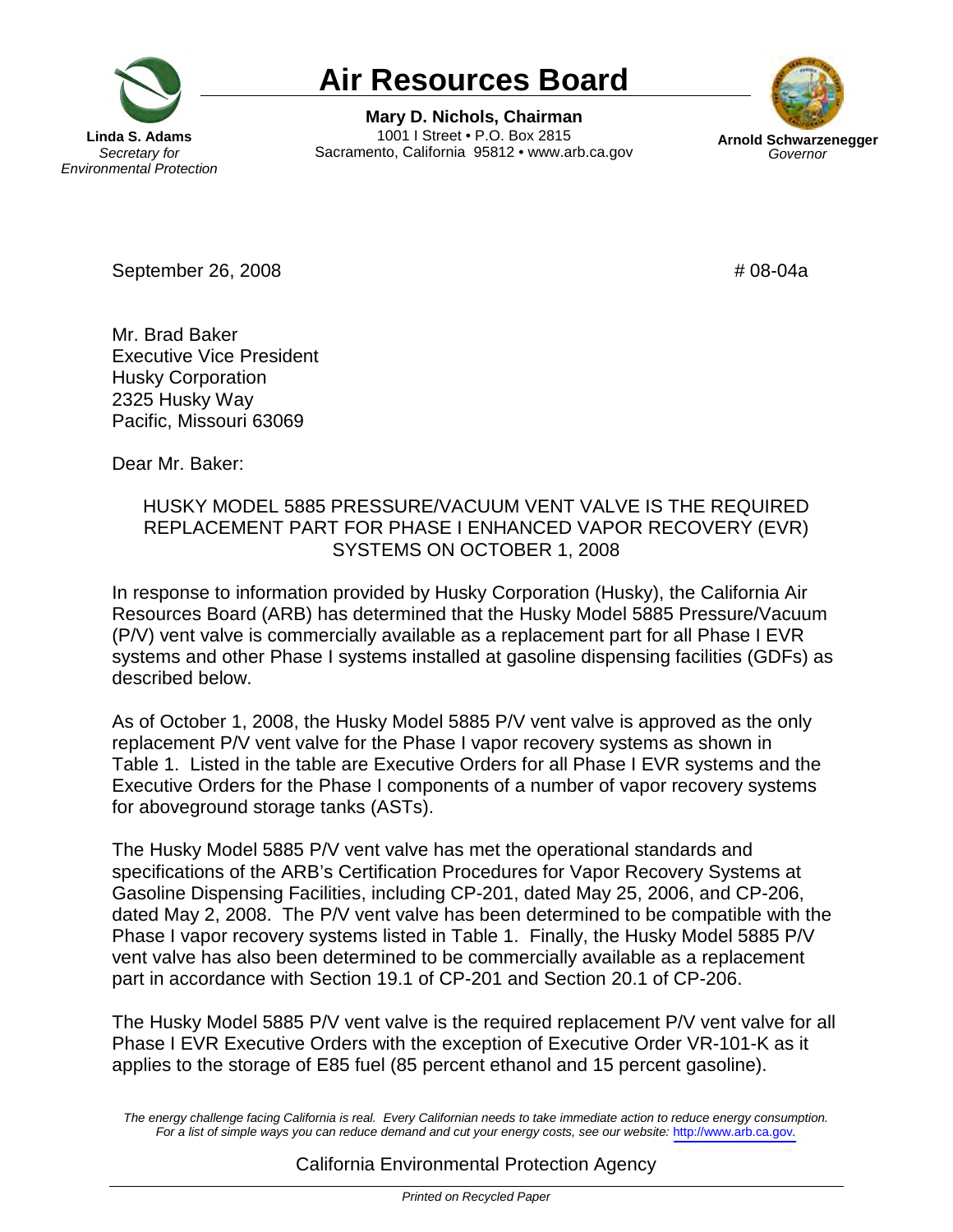Mr. Brad Baker September 26, 2008 Page 2

### **Table 1**

#### **Executive Orders for Phase I Vapor Recovery Systems**

| <b>Executive</b><br>Order<br>Number,<br>including<br>revision<br>letter | <b>Description</b>                                                                                                                                                            |
|-------------------------------------------------------------------------|-------------------------------------------------------------------------------------------------------------------------------------------------------------------------------|
| <b>VR-101</b><br>A through K                                            | <b>Phil-Tite Phase I Vapor Recovery System</b>                                                                                                                                |
| $VR-102$<br>A through I                                                 | <b>OPW Phase I Vapor Recovery System</b>                                                                                                                                      |
| <b>VR-103</b><br>A through D                                            | <b>EBW Phase I Vapor Recovery System</b>                                                                                                                                      |
| <b>VR-104</b><br>A through D                                            | <b>CNI Manufacturing Phase I Vapor Recovery System</b>                                                                                                                        |
| <b>VR-105</b><br>A through B                                            | <b>EMCO Wheaton Retail Phase I Vapor Recovery System</b>                                                                                                                      |
| G-70-97-A                                                               | <b>Stage I Vapor Recovery Systems for Underground Gasoline Tanks at</b><br><b>Service Stations</b>                                                                            |
| G-70-102-A                                                              | Certification of a Phase I Vapor Recovery System for Aboveground<br>Storage Tanks with less than 40,000 Gallons Capacity for Gasoline                                         |
| G-70-142-A<br>and B                                                     | <b>Phase I Vapor Recovery System for Aboveground Gasoline Storage</b><br><b>Tanks</b>                                                                                         |
| G-70-150 AE                                                             | Modification to the Certification of the Marconi Commerce Systems<br>(MCS), Inc. "Formerly Gilbarco" Vapor Vac Phase II Vapor Recovery<br>System (includes Phase I equipment) |

 As noted in the above table, the Husky Model 5885 P/V vent valve is the approved replacement component for Phase I vapor recovery systems at ASTs covered by the following Executive Orders: G-70-97A, G-70-102-A, G-70-142-B, and G-70-150AE, which includes requirements for Phase I equipment. A number of GDFs with ASTs, including those with below-grade vaulted tanks, must upgrade to EVR-certified Phase I systems by January 1, 2013. Operators of GDFs with ASTs are advised to contact the local air pollution control district or air quality management district for applicable district requirements for Phase I vapor recovery systems.

 District inspectors will be able to determine that a P/V vent valve installed at a GDF is in compliance with this requirement by checking the label on the outer shell, including the manufacturer name and model number, and/or the date stamp at the top of the P/V vent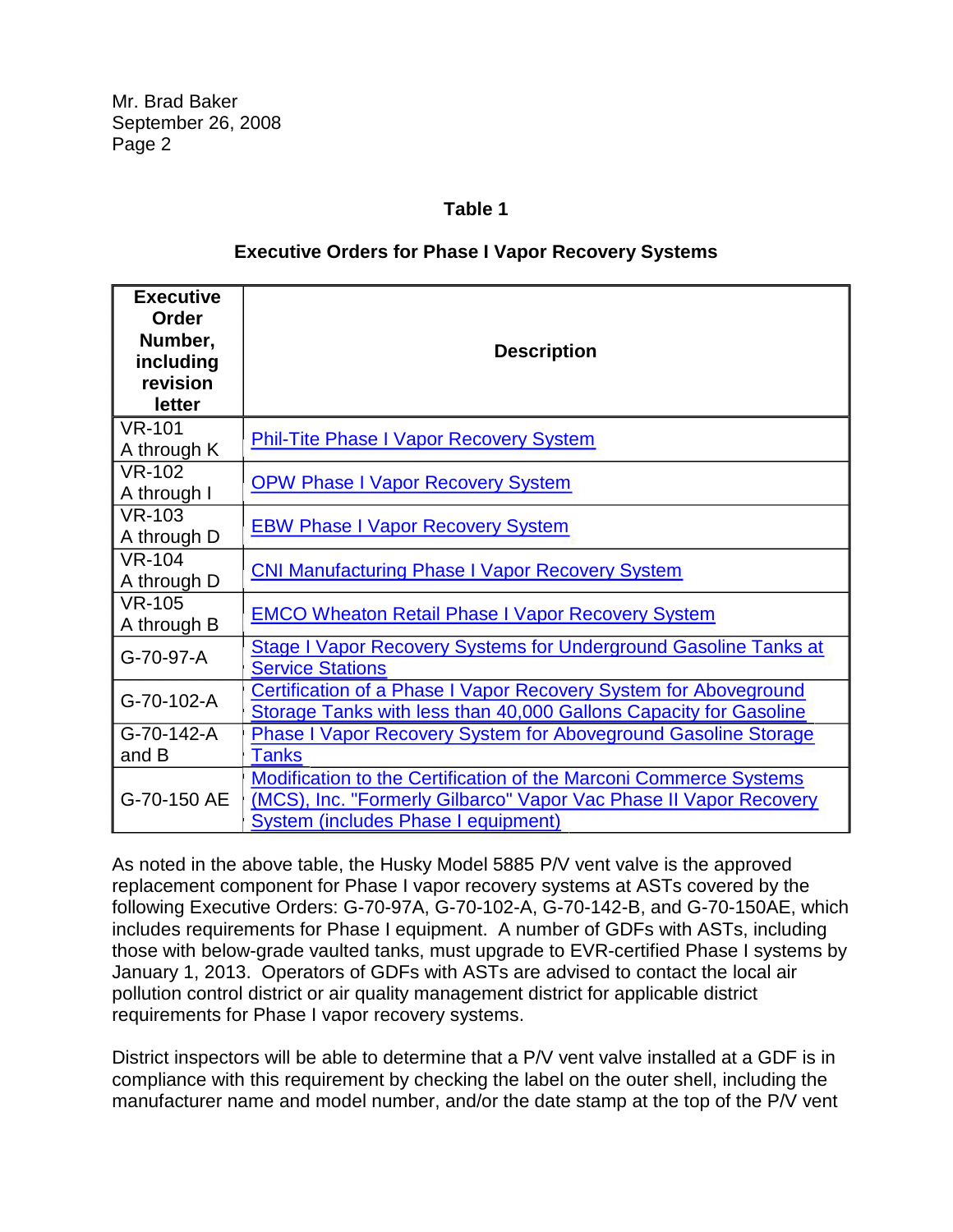Mr. Brad Baker September 26, 2008 Page 3

valve. The enclosure shows the approved Husky Model 5885 P/V vent valve, two versions of the Husky Model 4885 P/V vent valve, and the OPW Model 623 P/V vent valve. The approved Husky Model 5885 valve has two yellow labels with black letters. One label provides the performance specifications and the other label has the words, **EVR Approved.** Any Husky Model 4885 or OPW Model 623 P/V vent valve manufactured on or after October 1, 2008, can not be installed in California. The OPW Model 623 P/V vent valve has a production date stamp (month/year) at the top of the valve. The Husky Model 4885 P/V vent valve has a **remove after** date stamp at the top that is five years after the month and year of production. Husky will further identify the 4885 valves that are not approved for sale in California by a green label containing the performance specifications and the statement, **Not approved for use** *in* **California.** 

Lastly, unless a PN vent valve needs to be replaced, GDFs with a PN valve(s) listed under the Executive Orders listed in Table 1 and in all the approval letters pertaining to the Executive Orders may continue their use, either for the remainder of their useful life or the allowable in-use period, as provided in Section 19.1 of CP-201 and in Section 20.1 of CP-206. The final deadline by which to remove all Husky Model 4885 P/V vent valves and OPW Model 623 PN vent valves at GDFs for underground storage tanks in California is May 31, 2012.

If you have questions or need further information regarding this letter, please contact Frances Cameron at (916) 445-9314 or via email at [fcameron@arb.ca.gov,](mailto:fcameron@arb.ca.gov) or Pat Bennett at (916) 322-8959 or via email at [pbennett@arb.ca.gov](mailto:pbennett@arb.ca.gov).

Sincerely.

William V. Loscutoff, Chief Monitoring and Laboratory Division

Enclosure

cc: See next page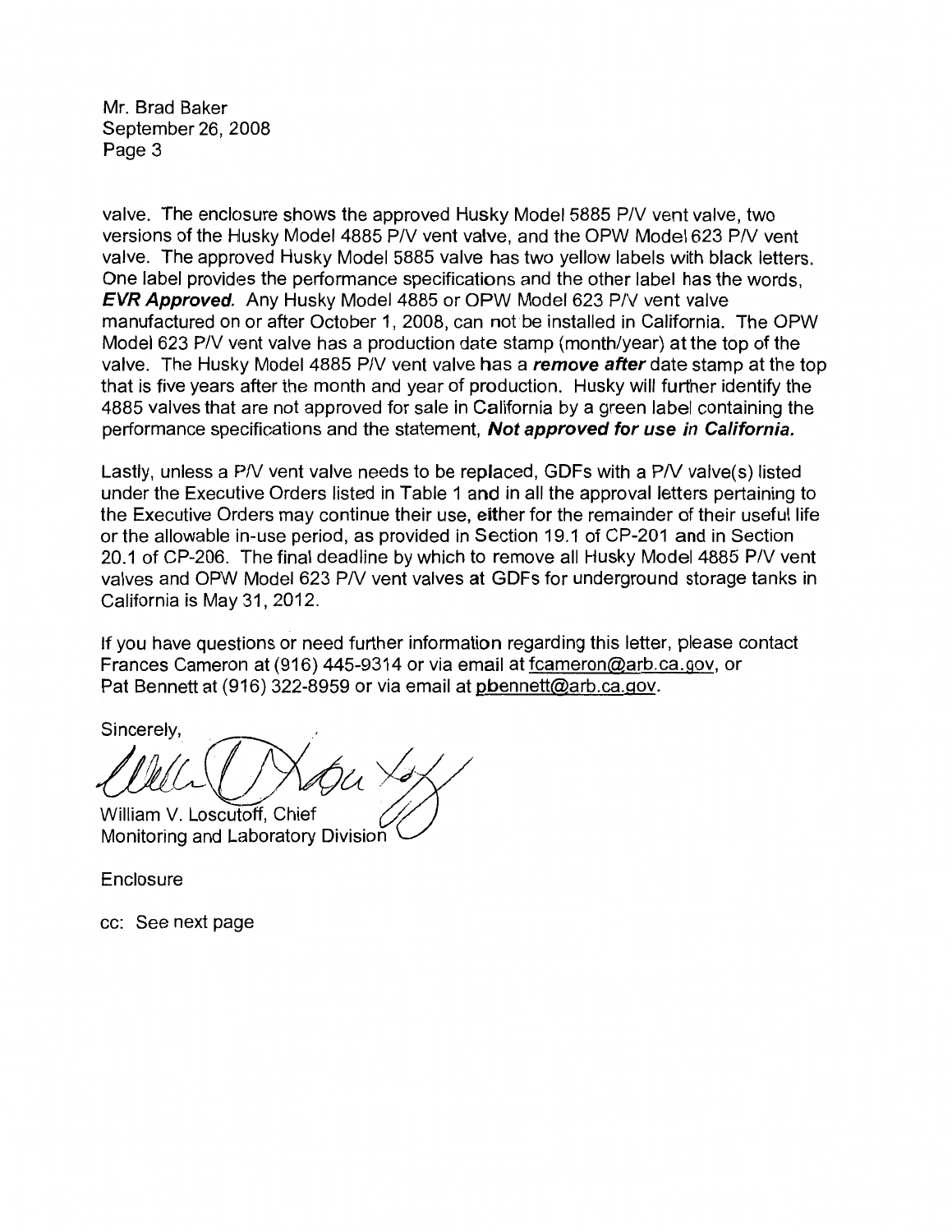Mr. Brad Baker September 26, 2008 Page 4

 cc: Jim Swaney San Joaquin Valley Air Pollution Control District

John Marvin Bay Area Air Quality Management District

 Yolo-Solano Air Quality Management District Gary Ma

Danny Luong South Coast Air Quality Management District

Randy Smith San Diego County Air Pollution Control District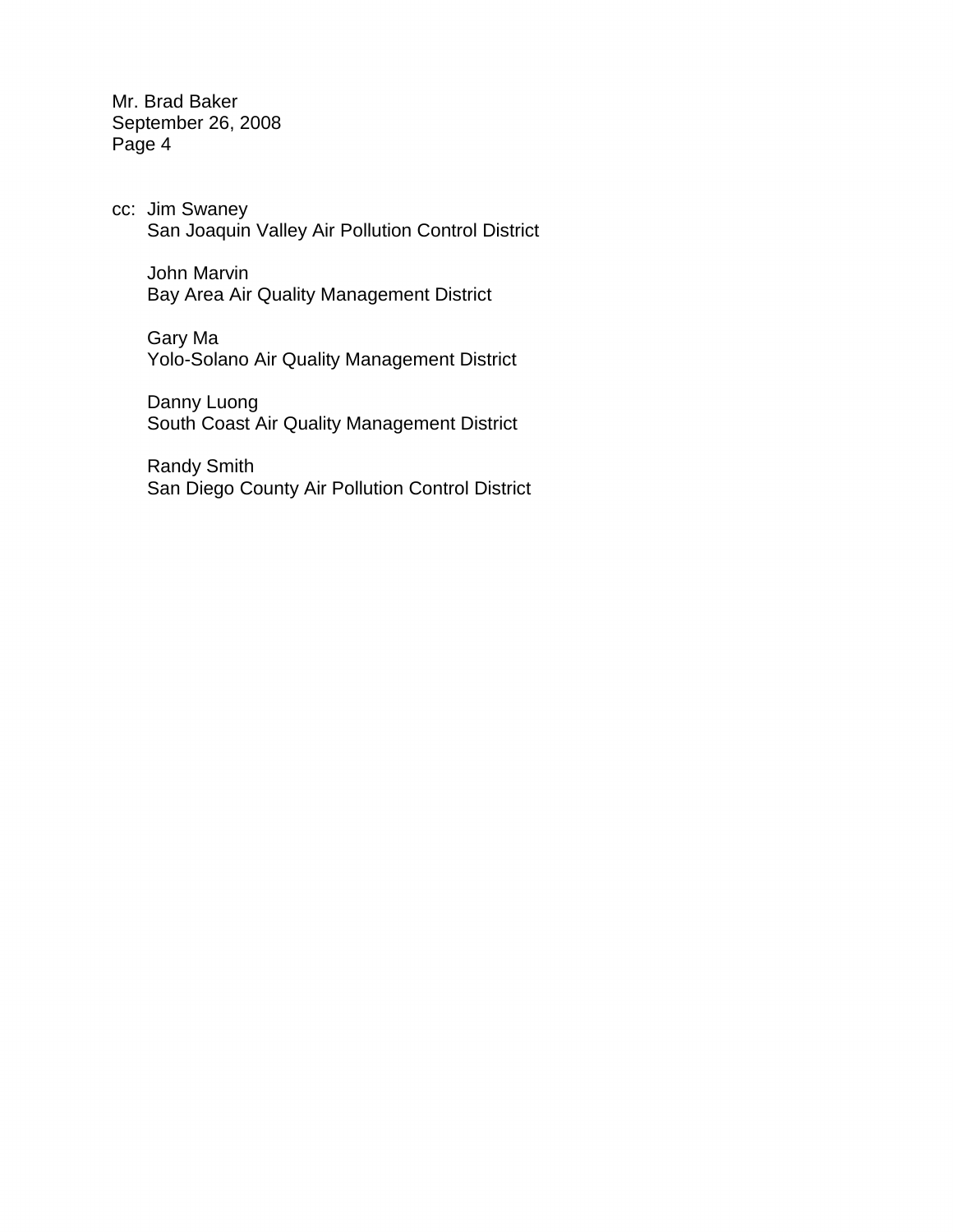## **Attachment 1: Complying Husky Pressure/Vacuum Vent Valves**







**Complying Husky 5885 P/V Vent Valve**